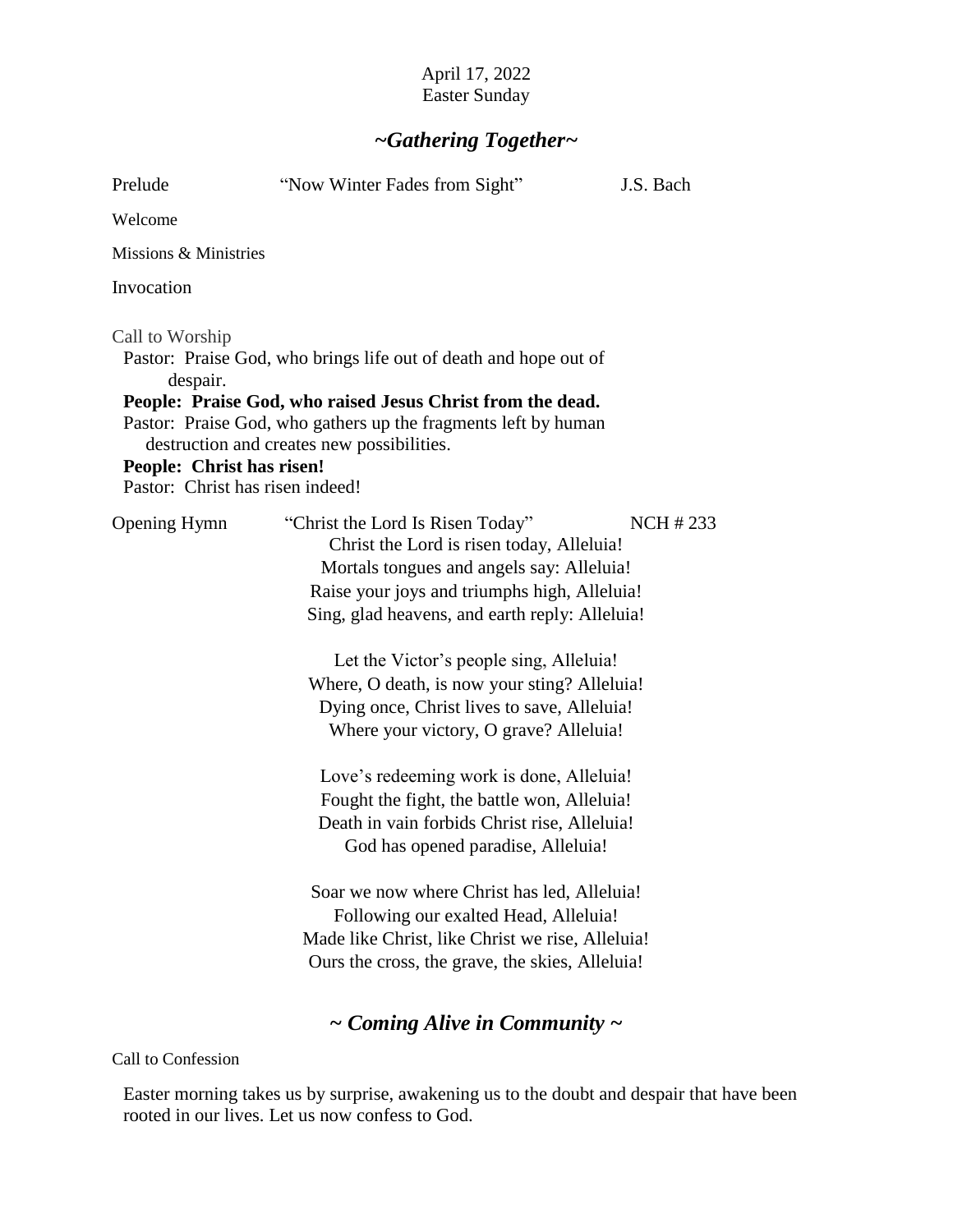Prayer of Confession

**If, at times, we deny you: God forgive. If at times, when the risks of discipleship are high, we are nowhere to be found: God forgive. If, at times, we wash our hands of responsibility: God forgive. If, at times, we cast our lot with powerful oppressors and seek to buy freedom with silver: God forgive. If, we at times, fear keeps us from witnessing to your truth, or prejudice keeps us from believing it: God forgive.** 

**In the bright light of Easter morning, our sin is exposed, but your grace is revealed. Tender God, we are bold to come before you and ask you to forgive us. Help us to leave behind our foolish doubt so that with joy we may witness to your awesome deeds in Jesus the Risen One. Amen.** 

*Silence for Prayer and Reflection*

#### Assurance of Forgiveness

Hear the good news: In raising Jesus from the dead, God has brought life and immortality to light. And hear the good news: By God's great mercy, we have been born anew to a living hope through the resurrection of Jesus Christ from the dead. In the name of Jesus, I say to you: Our sins are forgiven. All things are made new. Doubt no more; Christ is with us always. Alleluia! Amen.

Special Music "I'll Shout the Name of Christ Who Lives" Chancel Choir & Michaela Craner, Flute Vinluan/Wolgemuth © 1983; Vinluan & Tabayoyong / Music arr. Dan Wolgemuth © 2022 First Run Music Psalter (ASCAP)

## *~ We Hear God's Word ~*

Scripture Lessons

The Old Testament Reading: Isaiah 65:17-25 Louise Hine The Reading of Psalm 118:1-2, 14-24 The Gospel: Luke 24:1-12 The Word of God for the people of God. **Thanks be to God.**

| Sermon              | Rev. Suzanne M. Spaulding                                                                                                                                                               |                |
|---------------------|-----------------------------------------------------------------------------------------------------------------------------------------------------------------------------------------|----------------|
| Hymn for Reflection | "Joy Dawned Again on Easter Day"<br>Joy dawned again on Easter Day,<br>the sun shone out with bright array;<br>For when the Apostles hid in fear,<br>the Risen Christ to them appeared. | <b>NCH#241</b> |
|                     | O Jesus, Savior, Gentle One,<br>come take our hearts to be your own,<br>That we may give you all our days<br>the willing tribute of our praise.                                         |                |
|                     | O Sovereign One, with us abide<br>in this our joyful Eastertide;<br>From every weapon death can wield,<br>your own redeemed forever shield.                                             |                |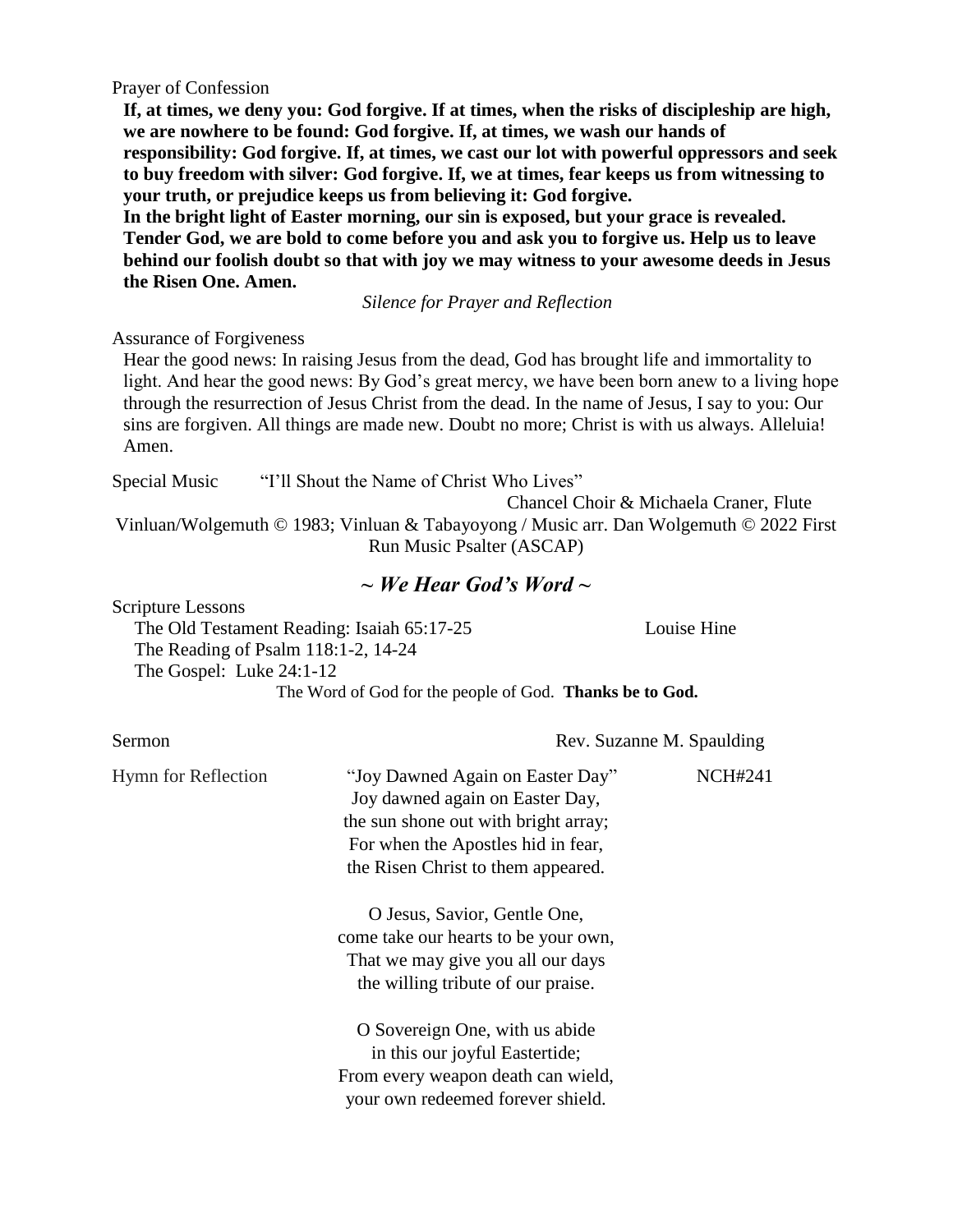#### *~ Sharing Blessings With Others ~*

Prayers of the People

The Prayer of Our Savior

Minister: Let us pray as Christ our Savior has taught us.

**All: Our Father, who art in heaven, hallowed be thy name. Thy Kingdom come. Thy will be done on earth as it is in heaven. Give us this day our daily bread. And forgive us our sins, as we forgive those who sin against us. And lead us not into temptation, but deliver us from evil. For thine is the kingdom and the power and the glory, forever. Amen.**

Offering our Gifts - Thank you for your faithful support of Shenkel's ongoing ministries *The Pottstown Cluster - The Cluster's current programs provide food security, clothing and household assistance, supportive services and referrals, case management and housing stability and an opportunity for individuals living in poverty to participate in an education and support program.*

Offering Response "Halle, Halle, Halleluja" NCH # 236 Halle, halle, hallelujah. Halle, halle, hallelujah. Halle, halle, hallelujah. Halle, halle, hallelujah.

Prayer of Dedication

## *~ Holy Communion~*

#### Invitation

Pastor: Luke, the evangelist, wrote of our risen Savior, who at the table with two of the disciples took bread and broke it and gave it to them. Their eyes were opened, and they recognized the risen Christ in the breaking of the bread.

**People: In company with all believers in every time and beyond time, we come to this table to know the risen Christ in the breaking of the bread.** 

Communion Prayer

Minister: God be with you.

**People: And also with you.**

Minister: Lift up your hearts.

**People: We lift them to God.**

Minister: Let us give thanks to God Most High.

**People: It is right to give God thanks and praise.**

Pastor: Because you have done the completely unexpected deed, ... Jesus our risen Christ and Savior. Amen.

The Breaking of the Bread, The Pouring of the Cup

Sharing the Bread and Cup

Communion Hymns during Sharing

Let Us Break Bread Together Let us break bread together on our knees; Let us break bread together on our knees.

Refrain: When I fall on my knees with my face to the rising sun,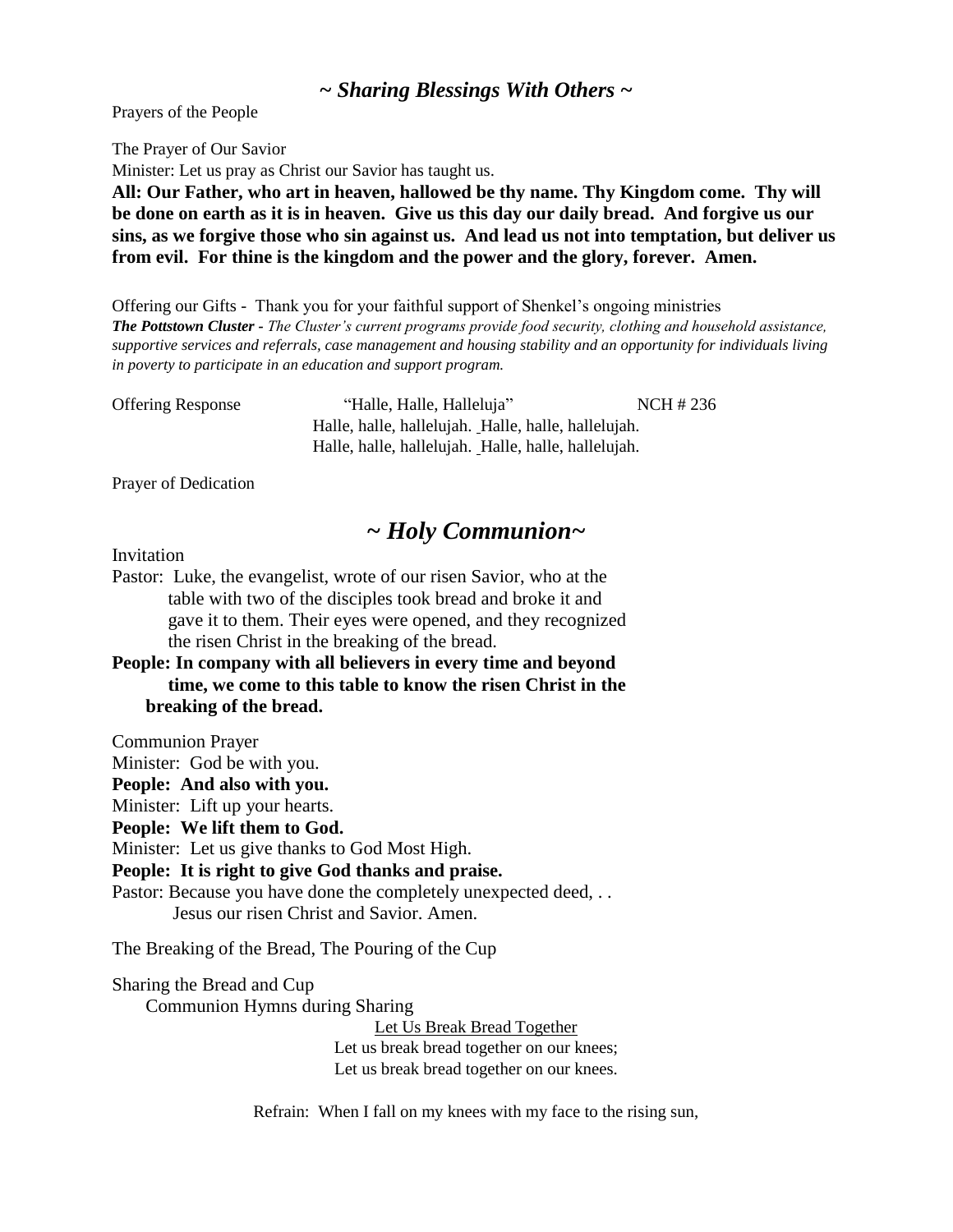My God, have mercy on me. Let us drink wine together on our knees; Let us drink wine together on our knees. (Refrain)

Let us praise God together on our knees; Let us praise God together on our knees. (Refrain)

Come and Fill Come and fill our hearts with your love. You alone, O Lord, are holy. Come and fill our hearts with your love, alleluia!

Prayer of Thanksgiving Minister: Let us pray. **All: Life-giving God, in the mystery of Christ's resurrection you send light to conquer darkness, water to give new life, and the bread of life to nourish your people. Send us forth as witnesses to your Son's resurrection, that we may show your glory to all the world, through Jesus Christ, our risen Lord. Amen.** 

|              | $\sim$ Going out in Joy $\sim$                                |                 |
|--------------|---------------------------------------------------------------|-----------------|
| Sending Hymn | "The Day of Resurrection"                                     | <b>NCH #245</b> |
|              | The day of resurrection! Earth, tell it out abroad;           |                 |
|              | the Passover of gladness, the Passover of God.                |                 |
|              | From death to life eternal, from earth unto the sky,          |                 |
|              | our Christ has brought us over with hymns of victory.         |                 |
|              | Our hearts be pure from evil, that we may see aright          |                 |
|              | the Christ who reigns eternal in resurrection light;          |                 |
|              | We listen for the teachings once heard so calm and plain,     |                 |
|              | for we, too, want to follow and raise the victor strain.      |                 |
|              | Now let the heavens be joyful, let earth its song begin,      |                 |
|              | the whole world keep high triumph, and all that is therein;   |                 |
|              | Let all things seen and unseen their notes of gladness blend, |                 |
|              | for Christ again has risen, our joy that has no end.          |                 |
|              |                                                               |                 |
| Benediction  |                                                               |                 |

Postlude "The Strife is O'er" Palestrina, arr. Broughton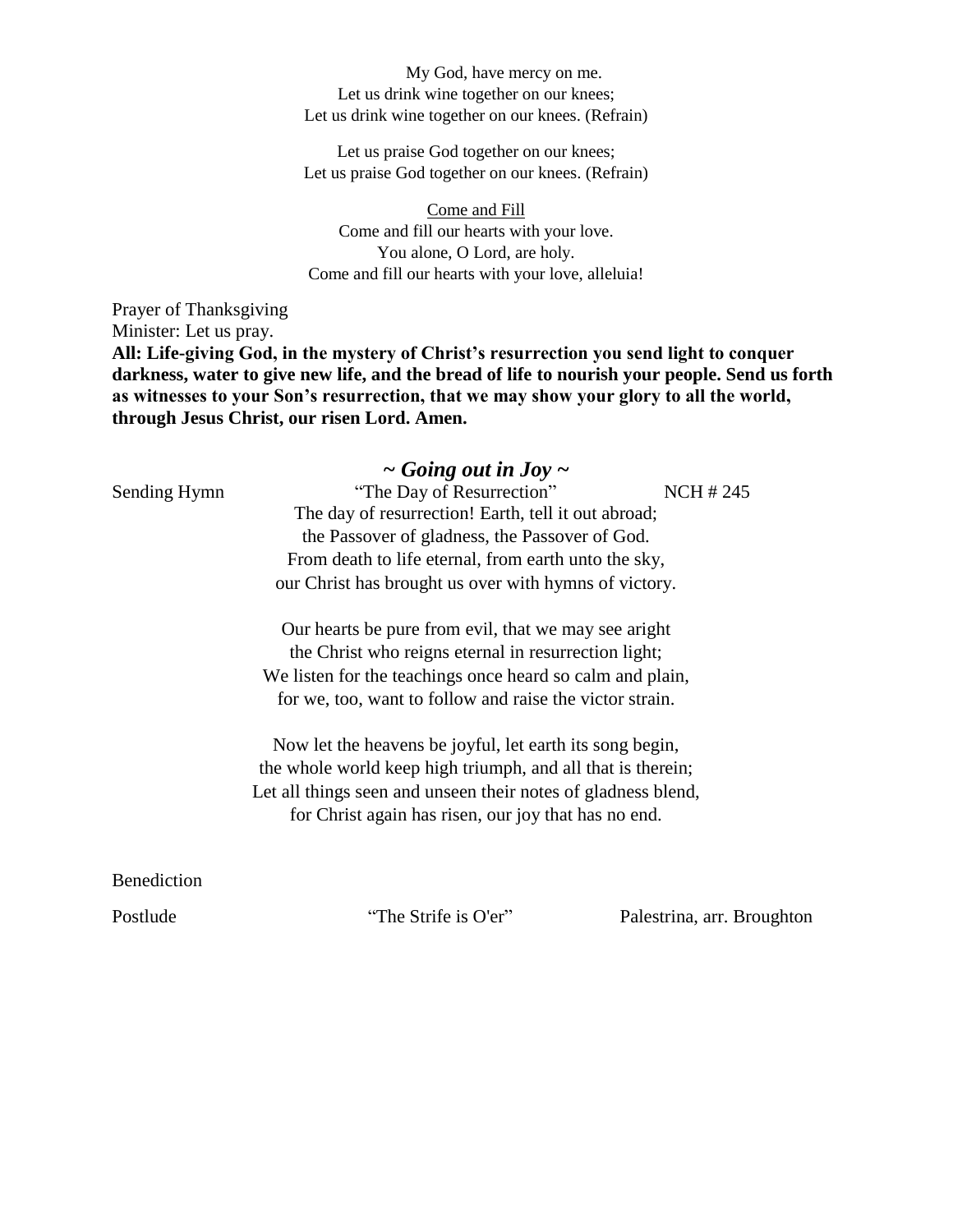### *Announcements*

#### **The Prayer Community asks you to join with us this week in praying for:**

Maryln Rohrbach Kathy Murphy Mark Dushanko Louise Hine Kelli Sorg

# *~ This week at Shenkel UCC ~*

| Sun., $4/17$  | ~Easter Dawn service at Temple Methodist church at 6:30 am. |
|---------------|-------------------------------------------------------------|
|               | $\sim$ Easter Worship service in the sanctuary at 9:45 am   |
| Tues., $4/19$ | $\sim$ Midday Dinner Club at Vincenzo's at noon             |
|               | Thurs., $4/21 \sim$ Agape at 6:45 pm                        |

## *~Upcoming events at Shenkel UCC~*

### Sun.,  $4/24 \rightarrow$  Holy Humor Reflective Worship service at 8:30 am in sanctuary. ~ Holy Humor Worship service in the sanctuary at 9:45 am

~ Ursinus Association Spring Meeting 3 pm

Scripture Readings for April 24:

Psalm 150; Revelations 1:4-8; John 20:19-31

**Pottstown Cluster.** This month's items are adult lotion, deodorant, feminine tampons, laundry detergent. Please place your items in the bin marked for the Cluster. We will be collecting each week and items will change on a monthly basis. Items for next month will be dish soap, multi-purpose cleaners, toilet paper.

#### **Ukrainian Relief**

Every Sunday through Easter, you can make a donation for Ukrainian Relief through Shenkel. You can include your donation with your envelope or separately. Just mark your contribution as "Ukraine" and we will send those funds through the Conference also. The funds will be sent through the Conference through the Hungarian Reformed Church Aid.

Let us continue to keep the Ukrainian people in our prayers.